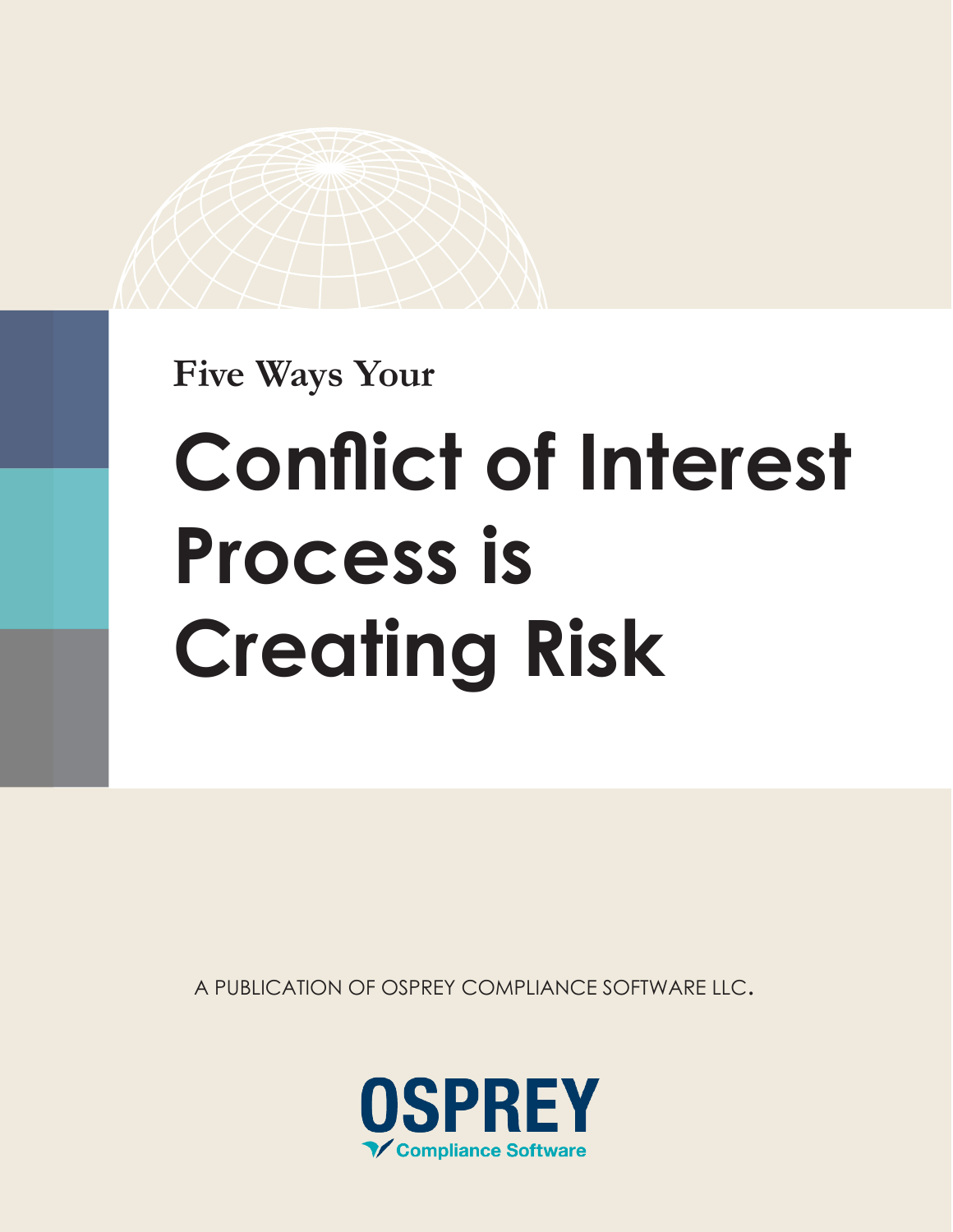#### **TABLE OF CONTENTS**

|   | Introduction                 |
|---|------------------------------|
|   | <b>Low Response Rates</b>    |
| 2 | <b>Missed Conflicts</b>      |
| 3 | <b>Ineffective Follow-up</b> |
| 4 | <b>Lack of Audit Trail</b>   |
| 5 | <b>Lack of Security</b>      |
|   | <b>Final Thoughts</b>        |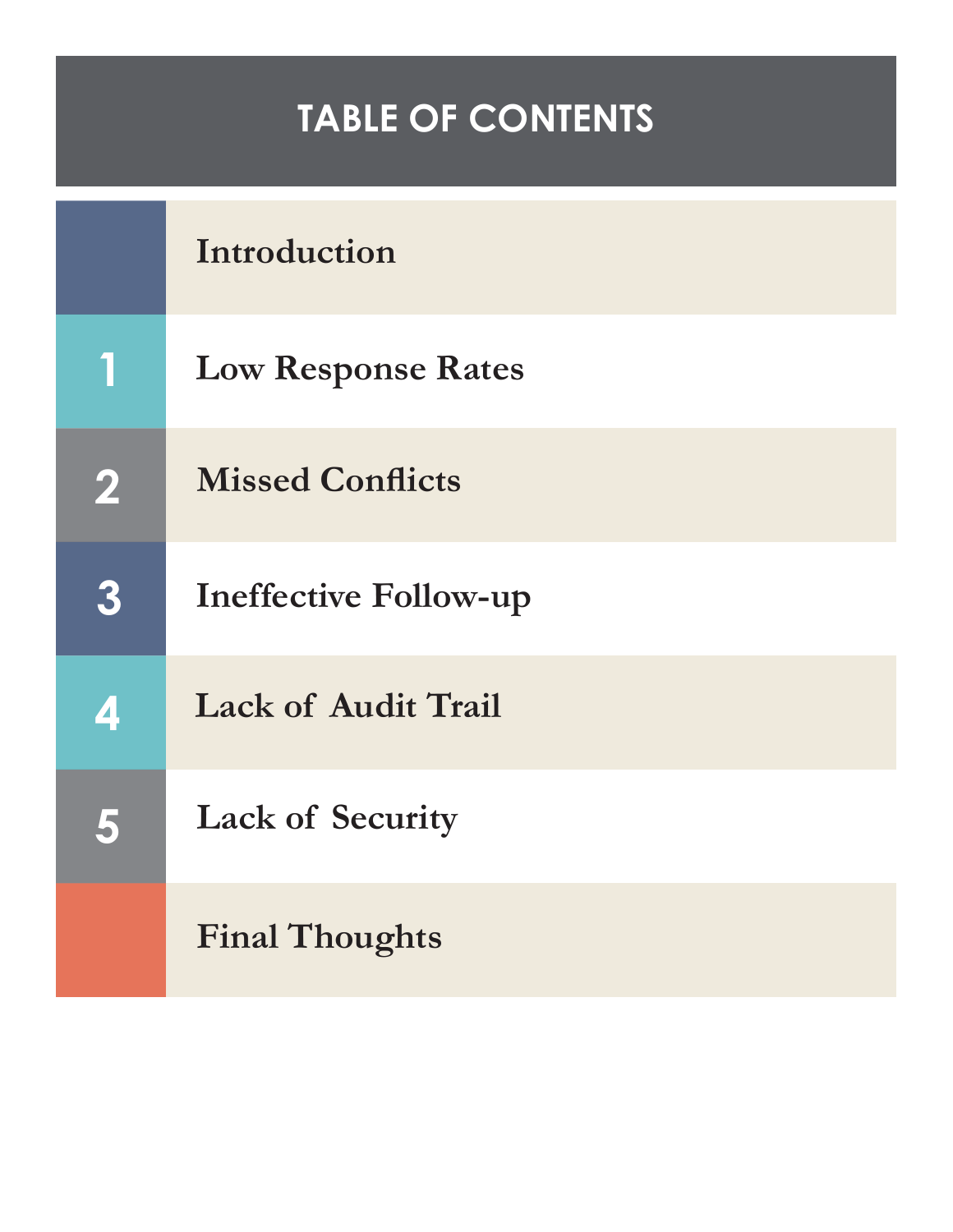

### **INTRODUCTION**

The staggering cost of noncompliance.

The risks associated with noncompliance are increasingly debilitating, and expensive. First, what do we mean by noncompliance? ing, and expensive. First, what do we mean by noncompliance? Regulatory compliance describes the organizational goal to ensure awareness of and take steps to comply with relevant laws, polices, and regulations. Noncompliance, then, would be a failure to ensure awareness and take steps to comply with relevant laws, policies, and regulations. For both large companies and small, today's increasingly complex regulatory landscape and the associated costs are becoming harder than ever to ignore.

The cost of noncompliance rose 45% between 2011 and 2017, and that trend is poised to continue. In an analysis of 53 multinational companies located in the U.S. and a survey of executives, the average cost of noncompliance in 2017 was \$14.8 million per company.<sup>1</sup> Examples of the items counted among the costs of noncompliance are fines, penalties, business disruption, loss of productivity, and settlement costs. With an increasingly complicated and demanding regulatory landscape, the cost of compliance is rising, as well. Particularly manual, paper-based or inefficient compliance programs. However, noncompliance costs are 2.71 times more expensive than the cost of maintaining or meeting compliance requirements.<sup>2</sup>

<sup>1.</sup> Ponemon Institute LLC & Globalscape, "The True Cost of Compliance with Data Protection Regulations", December 2017

<sup>2.</sup> Ponemon Institute LLC & Globalscape, "The True Cost of Compliance with Data Protection Regulations", December 2017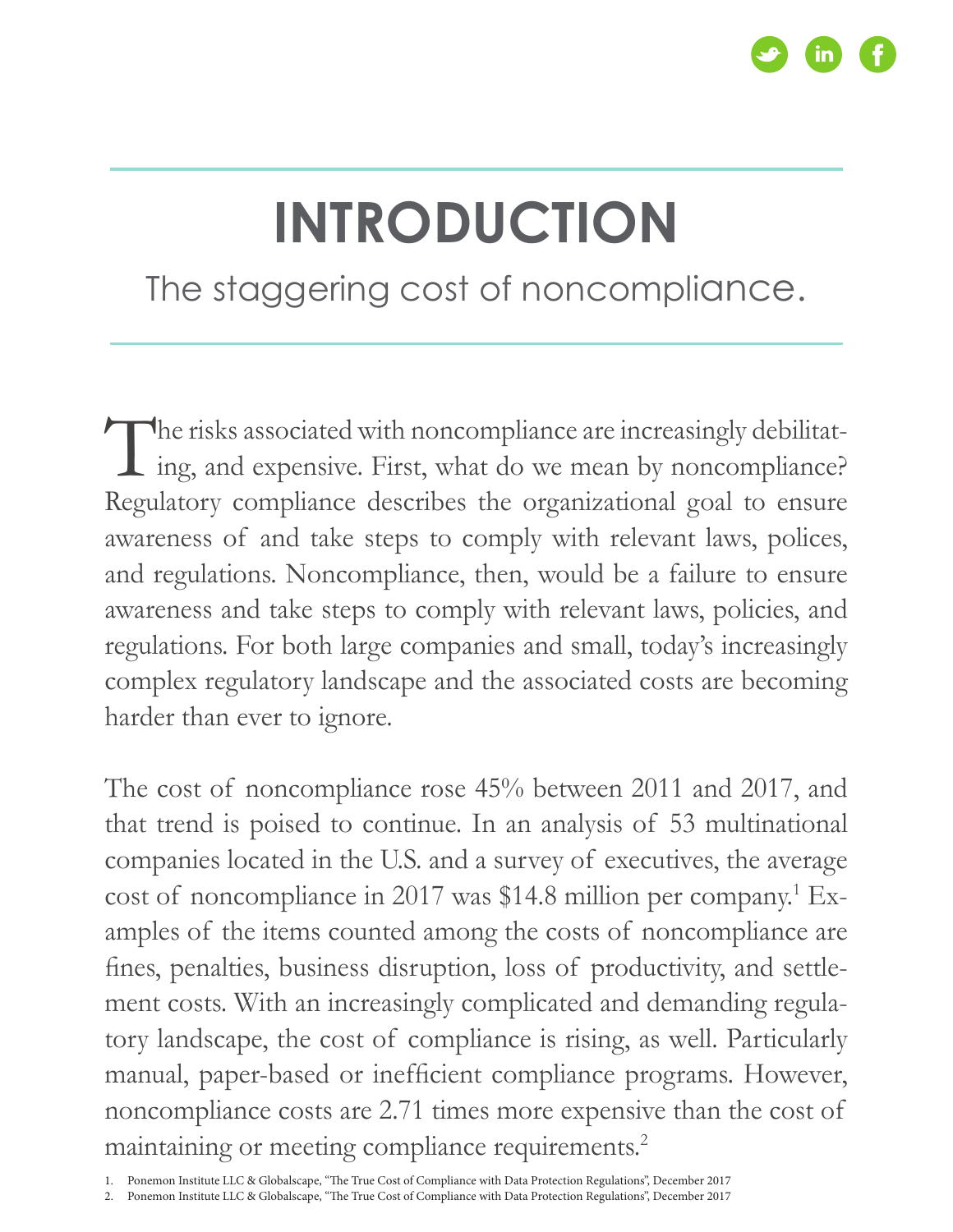

Beyond the financial costs, the reputational risks associated with noncompliance are of equally great importance in an increasingly socially conscious world of business. Negative press can harm a company's ability to acquire business, attain grants, retain existing business, and otherwise hurt the company's reputation for years to come.

> *The average cost of noncompliance in 2017 was \$14.8 million per company. Noncompliance costs are 2.71 times more expensive than the cost of maintaining or meeting compliance requirements.*

> > **Ponemon Institute LLC & Globalscape "The True Cost of Compliance with Data Protection Regulations"**

> > > coi riskmanager<sup>™</sup>

It follows logically that ensuring organizational compliance is a key priority in risk mitigation. Staying informed, implementing impactful policies, and efficient processes are all key to avoiding risks associated with noncompliance. Conflict of interest (COI) management is no different. An outdated or inefficient process for tracking and dealing with conflicts of interest can be a major contributor to the risk of noncompliance. However, the contributors to risk are not always so clear. Outlined below are "5 Ways Your COI Process Creates Risk."

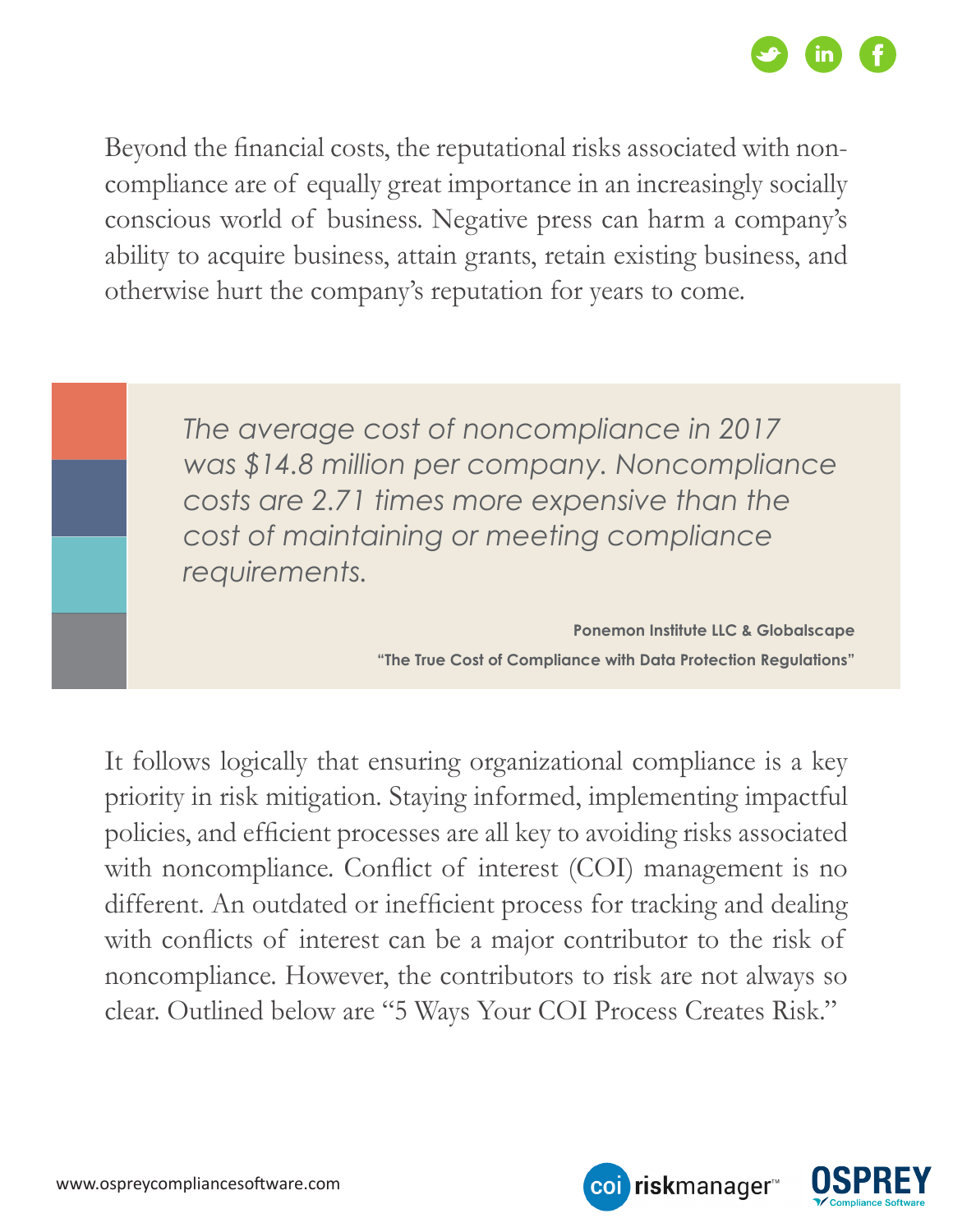#### **Risk One LOW RESPONSE RATES**

Low response rates and lengthy response times from employ-<br>Lees who have a requirement to complete forms are not unees who have a requirement to complete forms are not uncommon. Unfortunately, this is a contributor to an increased rate of organizational noncompliance and the associated risks. Is it the fault of the employee? Not necessarily. The greatest contributor to poor response rates and lengthy response times is an ineffective process for gathering, evaluating, and following up on responses.

*"While a low response rate was identified as a potential concern … those rates are typical … especially when no incentive is provided. But with a direct approach and the right processes, those concerns can be alleviated."*

> **Bolt, Eva E. et al., "Improve Physician Response Rate" Journal of Clinical Epidemiology, Volume 67, Issue 4**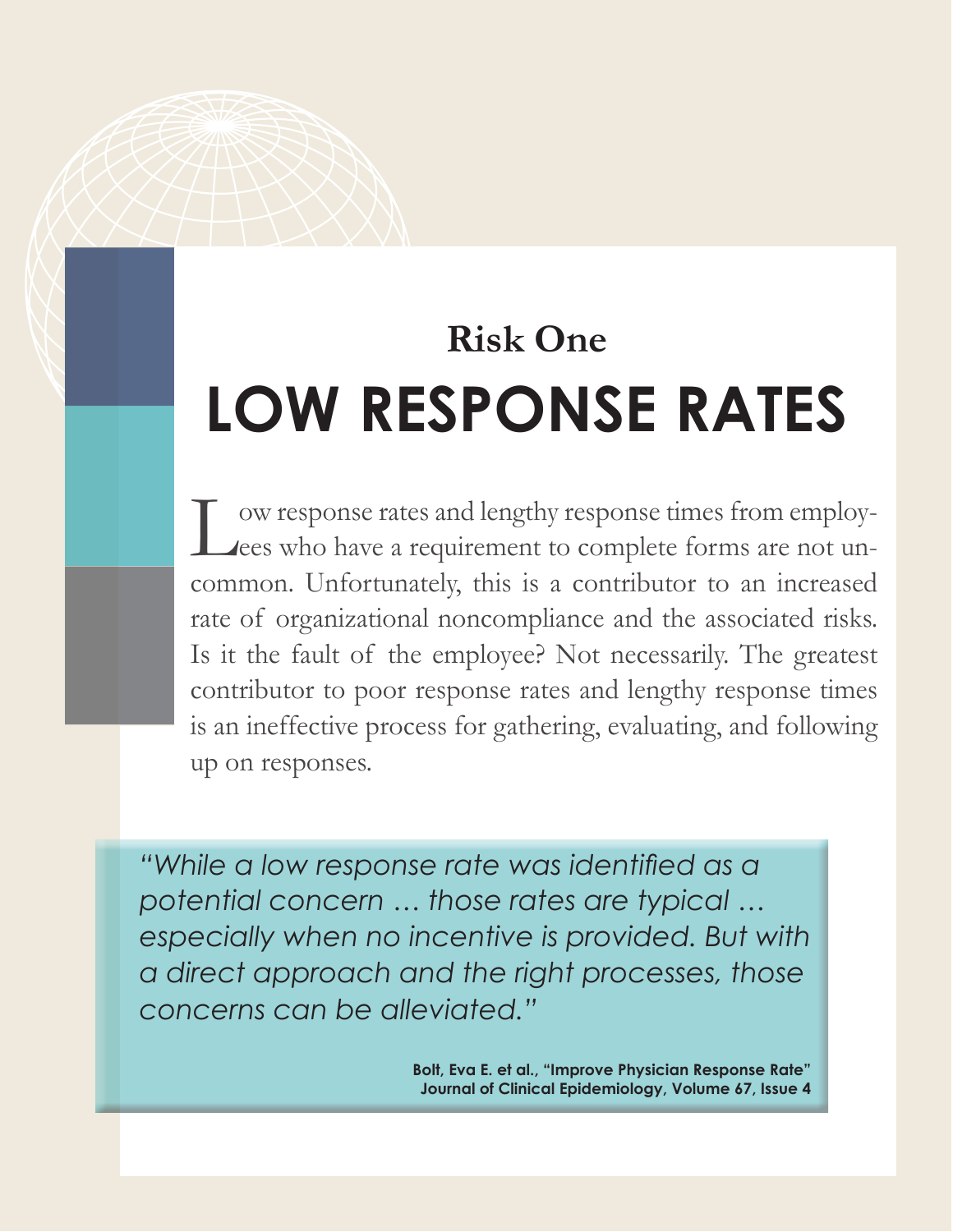

#### **LOW RESPONSE RATES**

#### Ways to Navigate Risk

Great improvements can be made in both response rate and time<br>by creating a direct and effective process with which to gather, by creating a direct and effective process with which to gather, evaluate, and follow up on responses. Some of the common mistakes that lead to low response rates are preventable:

- Failure to solicit enough information or the right information on disclosure form
- Failure to ask the correct follow-up questions in a timely manner
- Not pursuing 100% completion, due to logistical difficulty, or any other complications

The most cost-effective and painless way to avoid these issues is by leveraging technology to establish an automated and dynamic process for distributing and evaluating forms, and following up with employees. Dynamic forms that adjust questions automatically and prefilling forms based on past responses are simple steps with a major impact on efficiency. The correct process will lead to considerably less manual work, and lower risk.



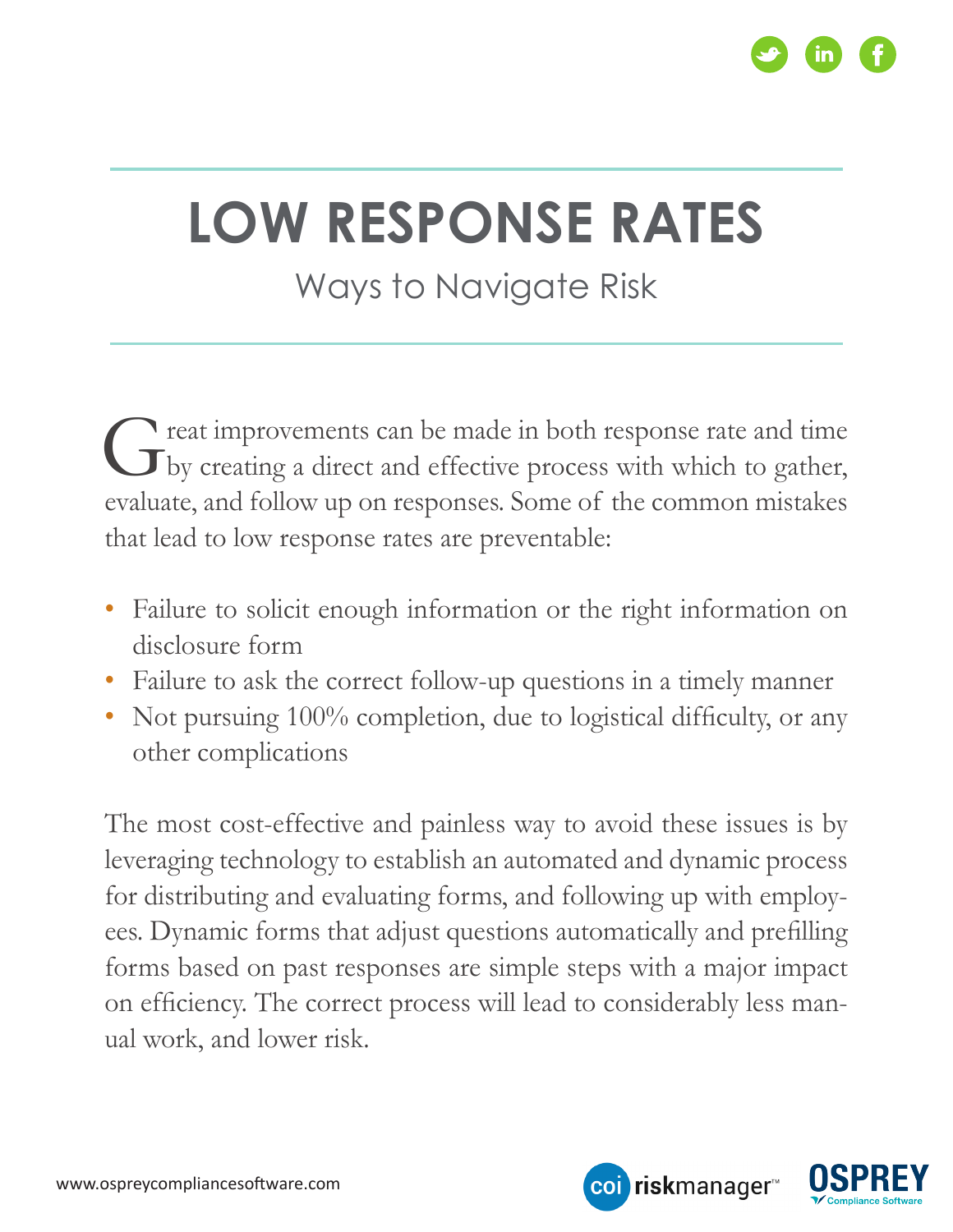### **Risk Two MISSED CONFLICTS**

A primary purpose of any conflict of interest process is the detection of conflicts. Unfortunately, it's not always that detection of conflicts. Unfortunately, it's not always that simple. Missing potential conflicts is another large contributor to conflict of interest related risk. There are various ways in which a conflict can be missed, and the most obvious of is a failure to disclose properly. However, conflicts can also be missed even if they are properly disclosed. A few common ways in which conflicts can be missed are:

- A paper process does not notify the appropriate parties of conflicts, often leaving conflicts idle in a stack of papers, instead of being properly acted upon
- Blank entries on forms
- Conflict is difficult to track throughout cumbersome escalation and resolution process

While appearing minor, these examples undermine the effectiveness of a COI process and are unnecessary contributors to risk.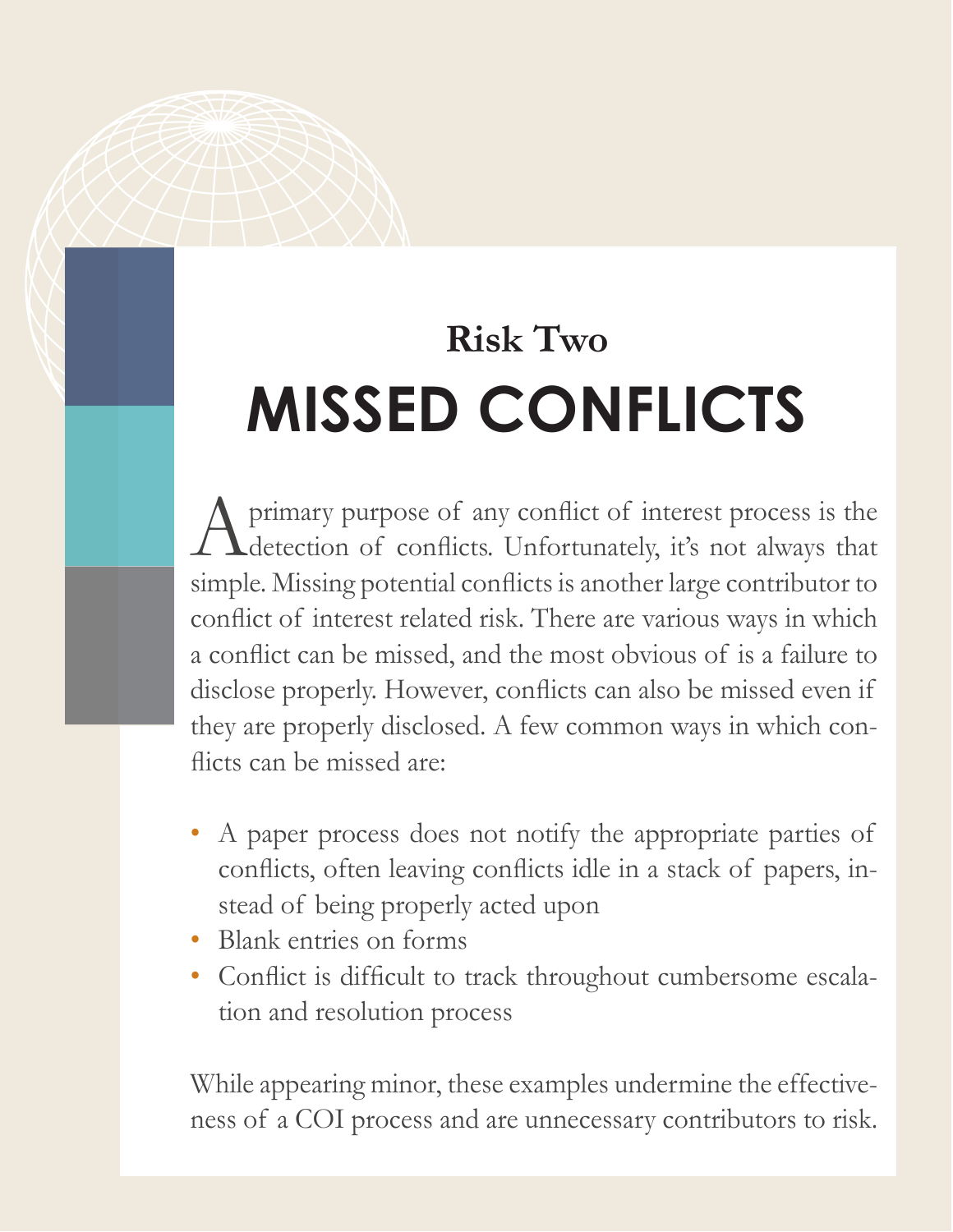

### **MISSED CONFLICTS**

#### Ways to Navigate Risk

As with low response rates, the issue of missed conflicts is another risk that is best prevented by establishing an effective, transer risk that is best prevented by establishing an effective, transparent, and automated conflict of interest process. A few very simple process improvements include:

- Send automatic notifications anytime a conflict is disclosed
- Use an electronic process that requires each field to be filled
- Use a process that makes tracking conflicts fast, transparent, and easy
- Set thresholds and rules that allow technology to identify conflicts
- Change surveys from year to year as your business landscape evolves

The above adjustments are simple, but they can prevent the serious risks of noncompliance.

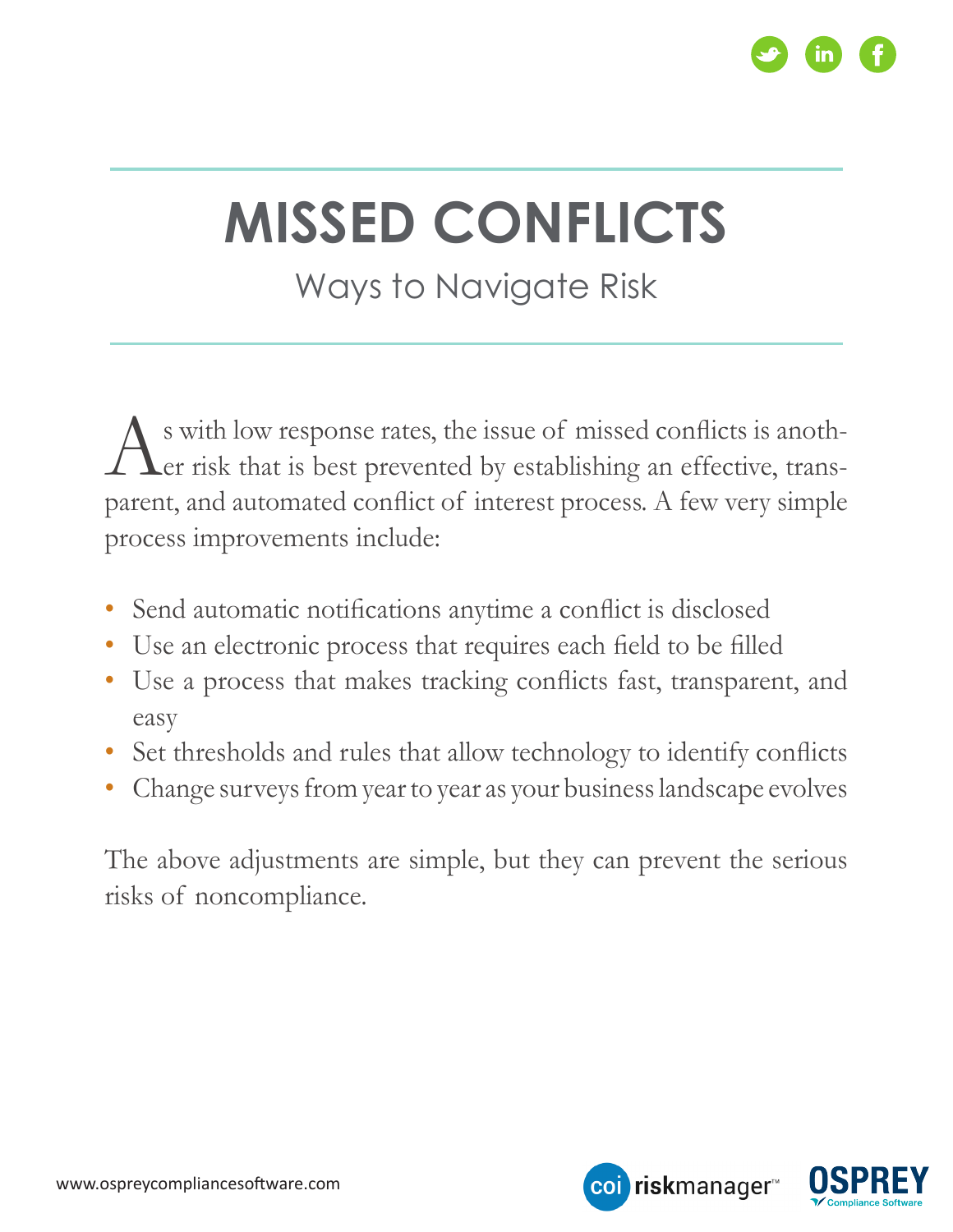### **Risk Three INEFFECTIVE FOLLOW-UP**

By maximizing response rates and minimizing missed con-<br>flicts, a great deal has been accomplished in ensuring that a flicts, a great deal has been accomplished in ensuring that a conflict of interest process is obtaining the correct information. But now that all of the information is gathered, what's next? Naturally, next in line is mitigation, or effective follow-up. As already mentioned, having the correct information is not enough to absolve an organization of risk. Without timely escalation to the appropriate parties and swift plan of action, a company remains at risk. A few common mistakes that lead to ineffective follow-up are:

- Lack of defined (step-by-step) process for handling conflicts
- Slow escalation of conflict
- Lack of clarity as to who should be notified of the conflict

All of the above lead to confusion, and general ineffectiveness in addressing conflicts of interest.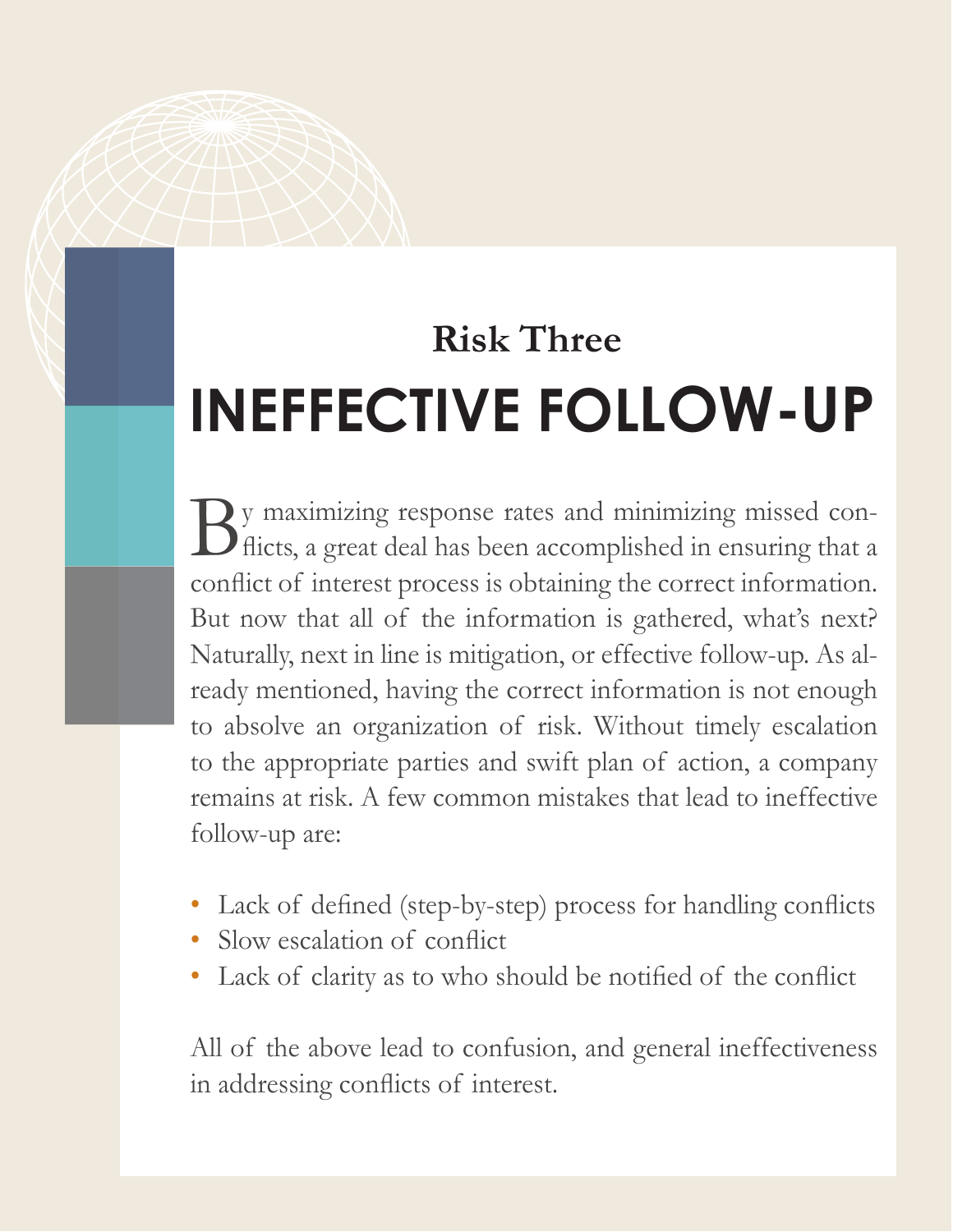

### **INEFFECTIVE FOLLOW-UP**

#### Ways to Navigate Risk

Streamlining the follow-up process and enabling the right individuals to simply and effectively address conflicts are the easiest ways als to simply and effectively address conflicts are the easiest ways to prevent risk, here. Simple solutions include:

- Establish and define a clear process for conflict follow-up, and ensure that standard is used by automating the process
- Customize the process so that the correct individuals are notified of a conflict automatically, so that they may respond in a timely manner
- Regularly track conflicts throughout their escalation to check on progress

The same trends continue to prevail: transparency, automation, and efficient processes are applied to the issue of ineffective follow-up to minimize risk.

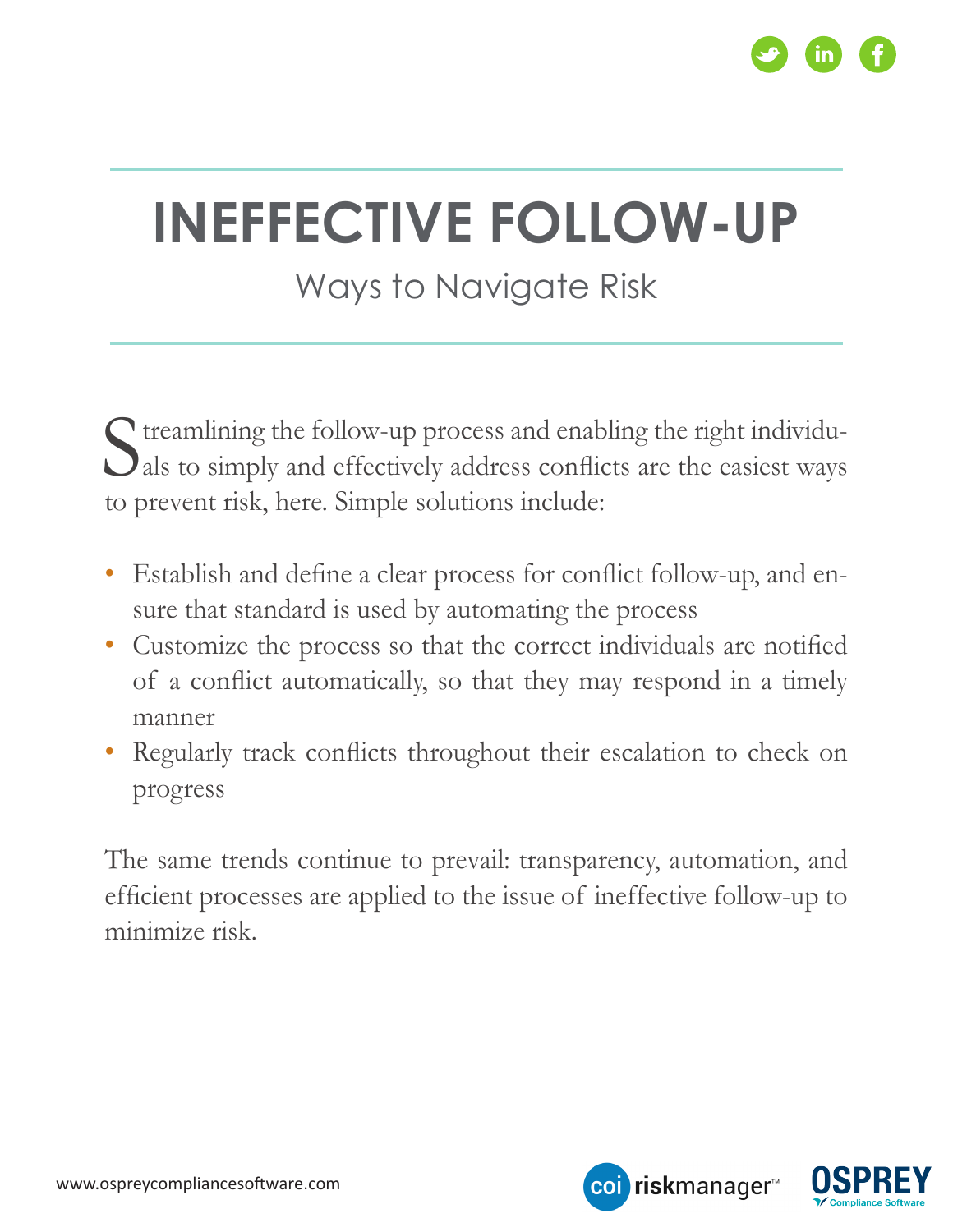### **Risk Four LACK OF AUDIT TRAIL**

Considering the steep costs of noncompliance, audit can be a scary word. But that is precisely why having a strong audit a scary word. But that is precisely why having a strong audit trail is extremely important. An audit trail will provide a record of processes and behavior that could save millions of dollars in the event of an audit. Manually, creating an audit trail can be strenuous, time consuming, and expensive. For these reasons, the most cost-effective way to maintain a strong audit trail is to do so automatically.

*"Infractions of compliance standards can lead to all sorts of negative business outcomes like lost contracts, penalties, and even fines. Audit trails can help to avoid these infractions."*

> **Adam Bluemner, "Catastrophies a Good Audit Trail Can Help You Avoid", Software Connect, August 2014**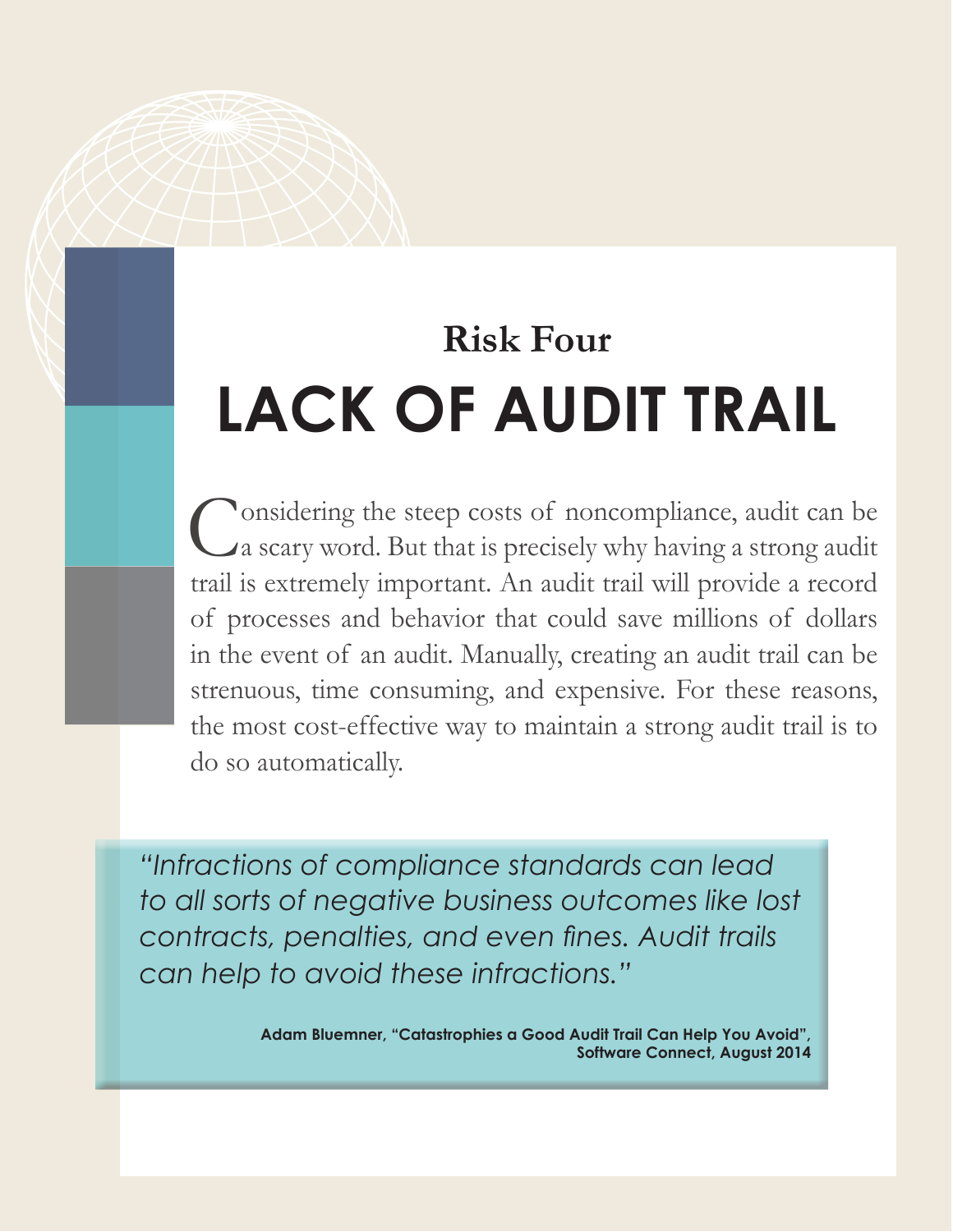

# **LACK OF AUDIT TRAIL**

Ways to Navigate Risk

It's been established so far that a manual conflict of interest process, or an inferior software solution, complicates the COI process cess, or an inferior software solution, complicates the COI process and often adds unforeseen risk. An audit trail is inherently risky and difficult to maintain using outdated processes, but the same strengths that make an ideal COI process effective also make it simple to build an audit trail: transparency, automation, and efficient processes. With good policy, established process, and automation an electronic conflict of interest process will generate its own audit trail. Examples of this in action may include:

- Having a process that tracks the time of a conflict, and any changes in status, is a means of ensuring that all details are tracked and that the decisions made are based on the best information available.
- Automated systems can track key dates that disclosures were made, as well as provide an opportunity to update compliance documents in real-time as their situations change

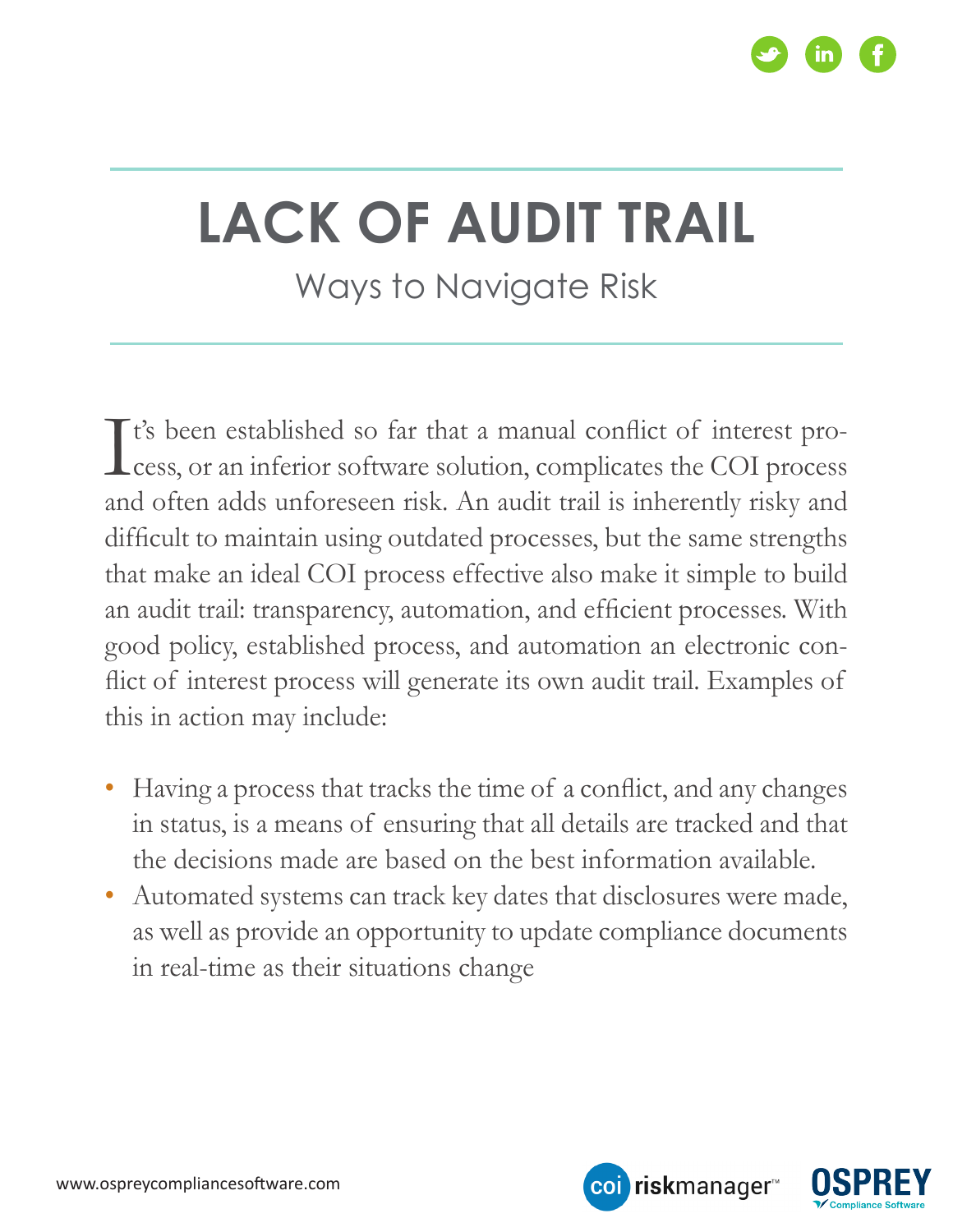

# **LACK OF AUDIT TRAIL**

#### Ways to Navigate Risk

- Automated systems store information year-over-year. This ensures that users can update existing responses, rather than relying on memory of what they entered previously. This ensures no details are lost over time.
- Automated systems also keep track of which person within a company took action on submitted forms, or determined the management plan for a potential conflict. This allows for better follow up with all related parties as time goes on

Assurance that you have an audit trail in place will pay dividends in the future.

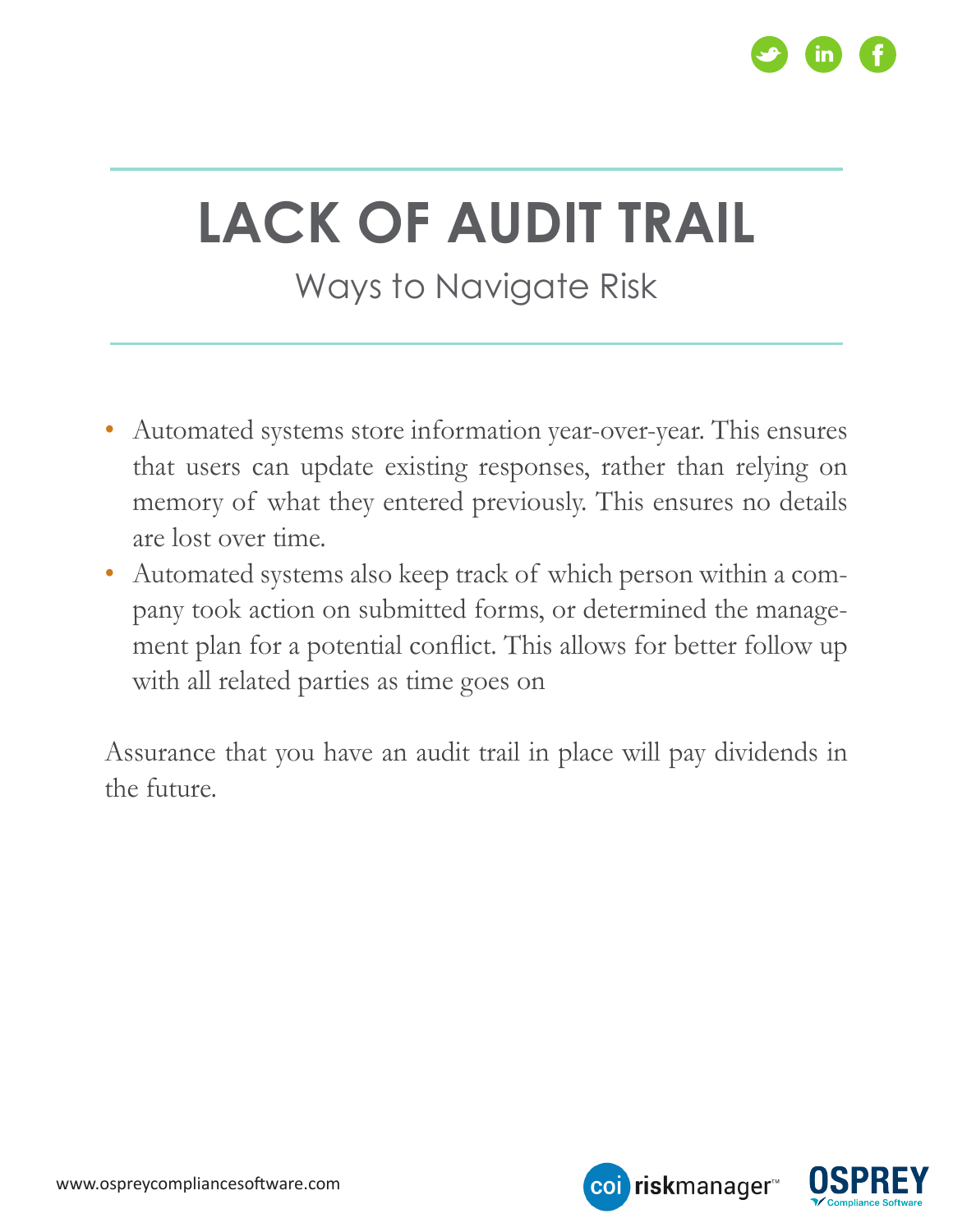### **Risk Five LACK OF SECURITY**

To many, information security looks to be governed by an ever-changing plethora of laws, policies and regulations; ever-changing plethora of laws, policies and regulations; each somewhat relevant and apparently originating in a different jurisdiction. If it appears complex, that's because it is."<sup>3</sup> The news is never short of data breach horror stories, and the protection of data has reached a regulatory landmark with GDPR. It's never been more important to ensure that the compliance process protects delicate information. And it's never been more costly to ignore information security.

*"The newly introduced General Data Protection Regulation (GDPR) for the European Union (EU) is the first regulation that imposes debilitating fines for enterprise that fail to meet the stringent data protection measures."*

> **Imperva, "Top 5 Database Security Threats" Imperva Inc., 2016**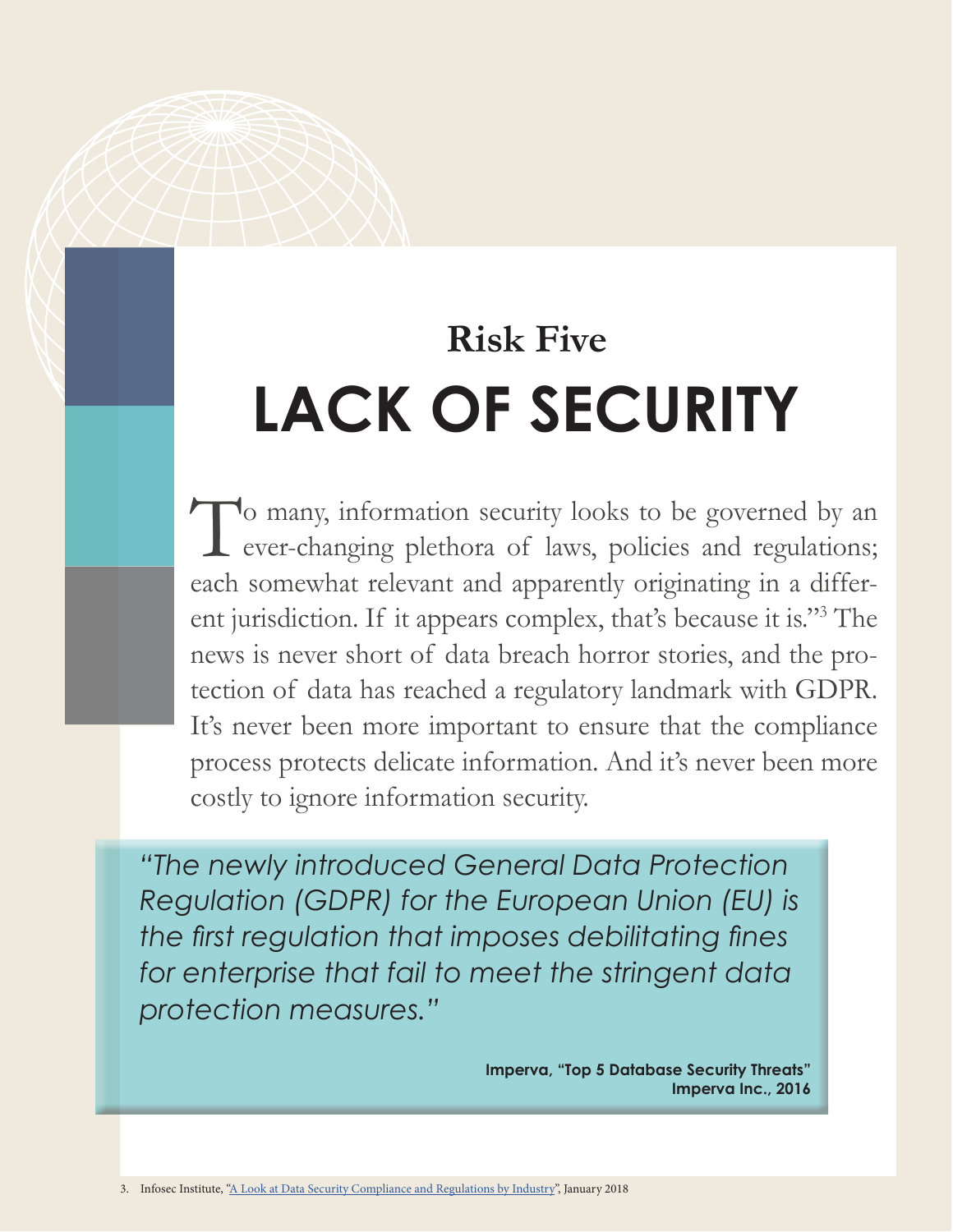

## **LACK OF SECURITY**

#### Ways to Navigate Risk

Compliance protocols and the conflict of interest process are by nature subject to exposure to sensitive information. It is extremenature subject to exposure to sensitive information. It is extremely important for the conflict of interest process in place to adhere to current information security regulation. And, as evidenced by GDPR, it's extremely important for the COI process to be prepared to protect data adherent to new regulation. A basic checklist of data security might include the following questions:

- Is information secure?
- Is information encrypted?
- Is the hosting facility ISO certified?
- Is the current process ready for GDPR?

If any answers to the above questions are unclear, the likelihood of risk is increased. Performing the due diligence required to guarantee that every step has been taken to protect data is no longer a business luxury; it is a necessity.

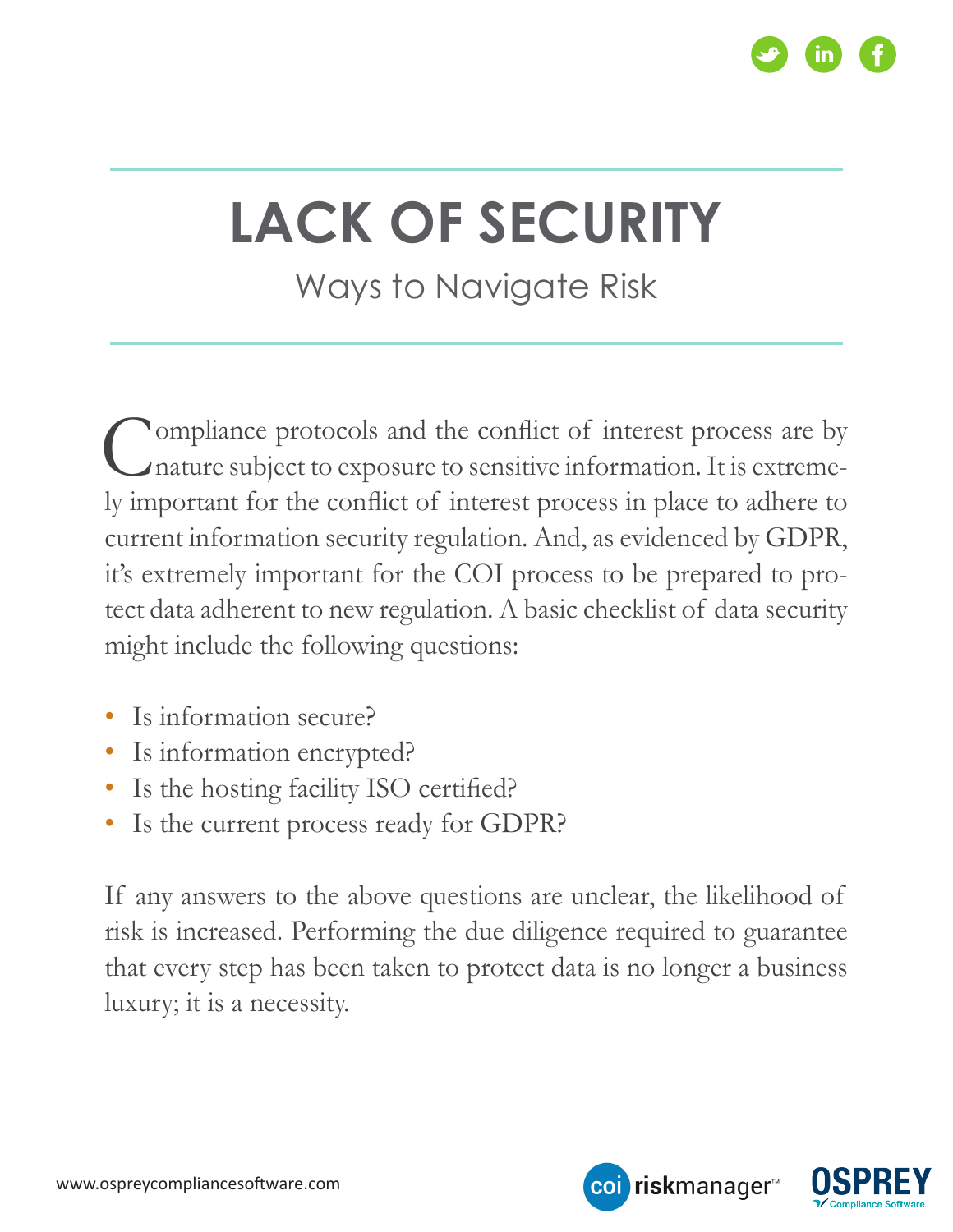

#### **FINAL THOUGHTS** Mitigating the cost of noncompliance.

In the five examples above, we have looked at five common ways in which an outdated or inefficient process for tracking and dealing which an outdated or inefficient process for tracking and dealing with conflicts of interest can be a major contributor to the risk of noncompliance. With the costs of noncompliance rising so dramatically (45% between 2011 and 2017<sup>4</sup>) it has never been more important that those responsible for managing risk and ensuring compliance stay ahead of the curve. And while satisfactorily maintaining compliance across an entire organization can be tricky in a constantly evolving regulatory landscape, your conflict of interest process should not be an area of concern. Although manual-based and outdated software solutions will only serve to increase risk and lead to time lost, a powerful, simple, and comprehensive conflict of interest solution will greatly mitigate risk while also saving considerable time and headache.

The best conflict of interest solution will allow you to obtain the highest compliance levels for your organization while simultaneously fulfilling industry best practices and ensuring the highest degree of mitigation for costly COI related risks.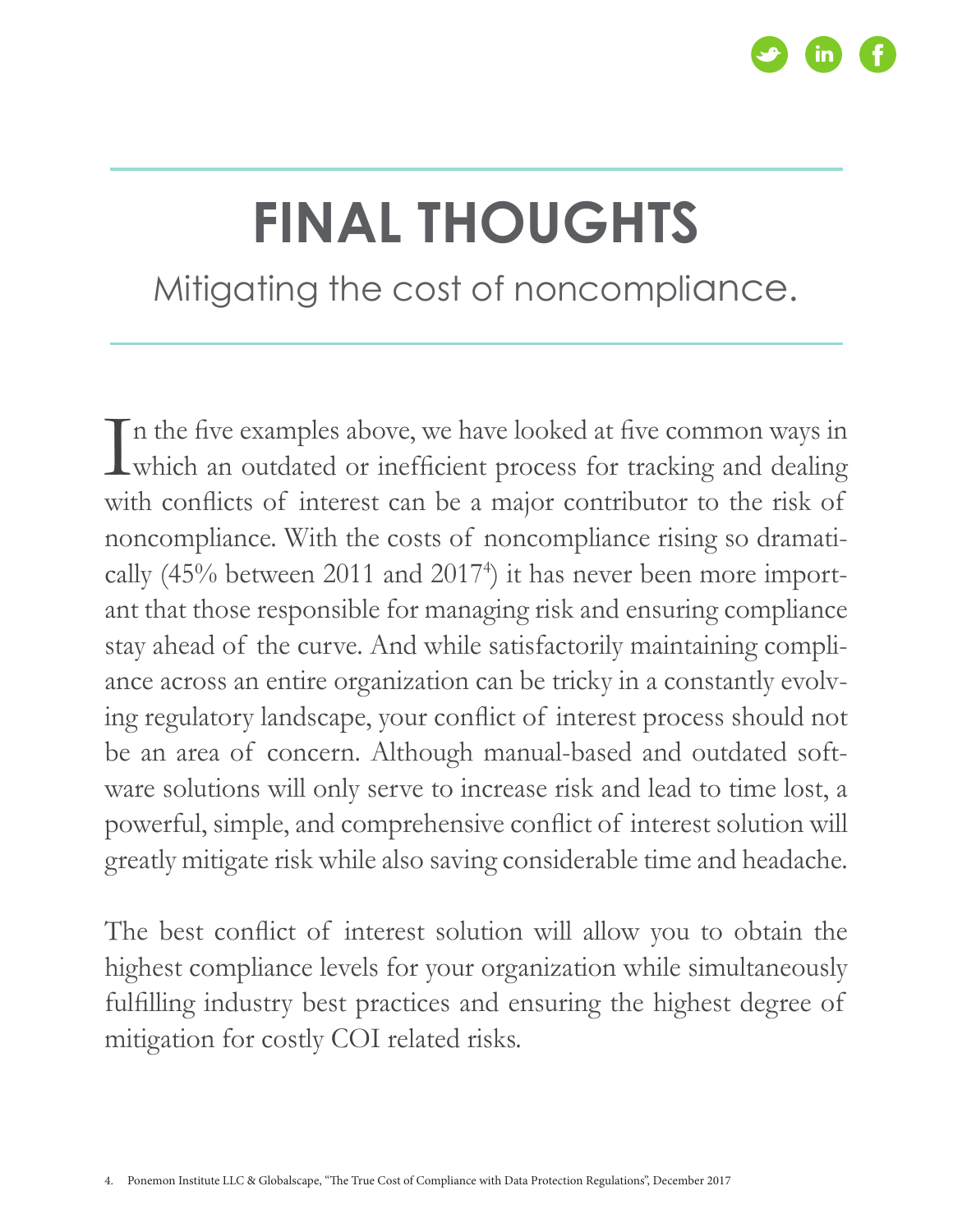





[www.ospreycompliancesoftware.com](http://www.ospreycompliancesoftware.com)



[contact@coiriskmanager.com](mailto:contact@coiriskmanager.com)



+1 (518) 203-3995



LinkedIn: Osprey Software Inc. Twitter: @OspreySoftware



275 Second Avenue, Suite 210 Waltham, MA 02451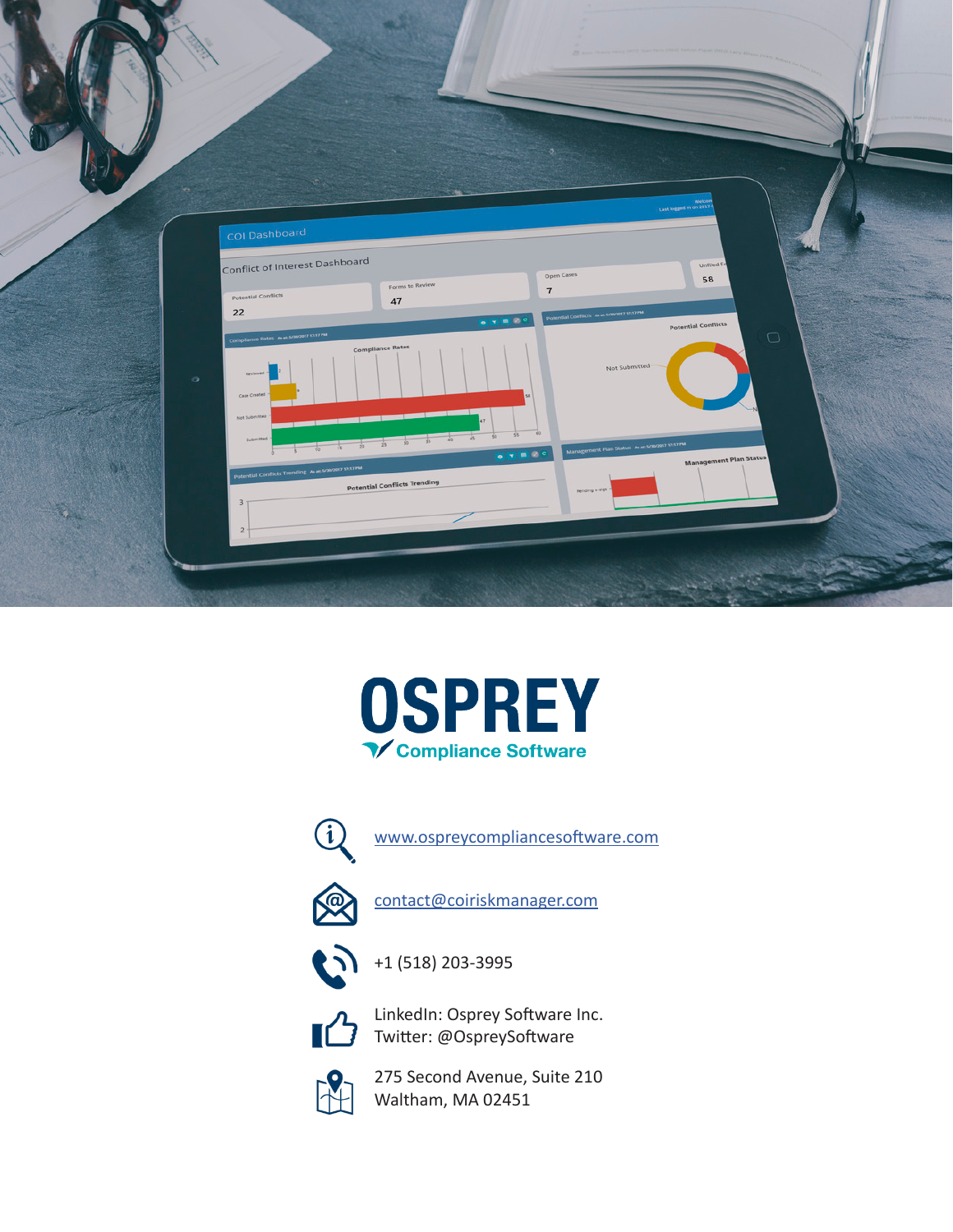



#### **Product Profile**

COI RiskManager™ is a powerful web-based solution that efficiently captures disclosures, automatically identifies potential conflicts and provides reviewer workflows to quickly mitigate issues for any size organization. By using COI RiskManager™ organizations obtain the highest compliance levels from their users while fulfilling industry best practices. COI RiskManager™ includes everything you need to get started quickly and execute your compliance campaigns successfully.

#### **Company Profile**

Osprey Compliance Software is the premier provider of industry-leading compliance software solutions that meet the needs of any industry. Our products can be configured to meet your unique requirements or those mandated by outside regulation. Regardless of the size of your enterprise, Osprey has a solution that scales from small to tens of thousands of users. Our total commitment to client success has earned us the highest customer satisfaction ratings in the industry.